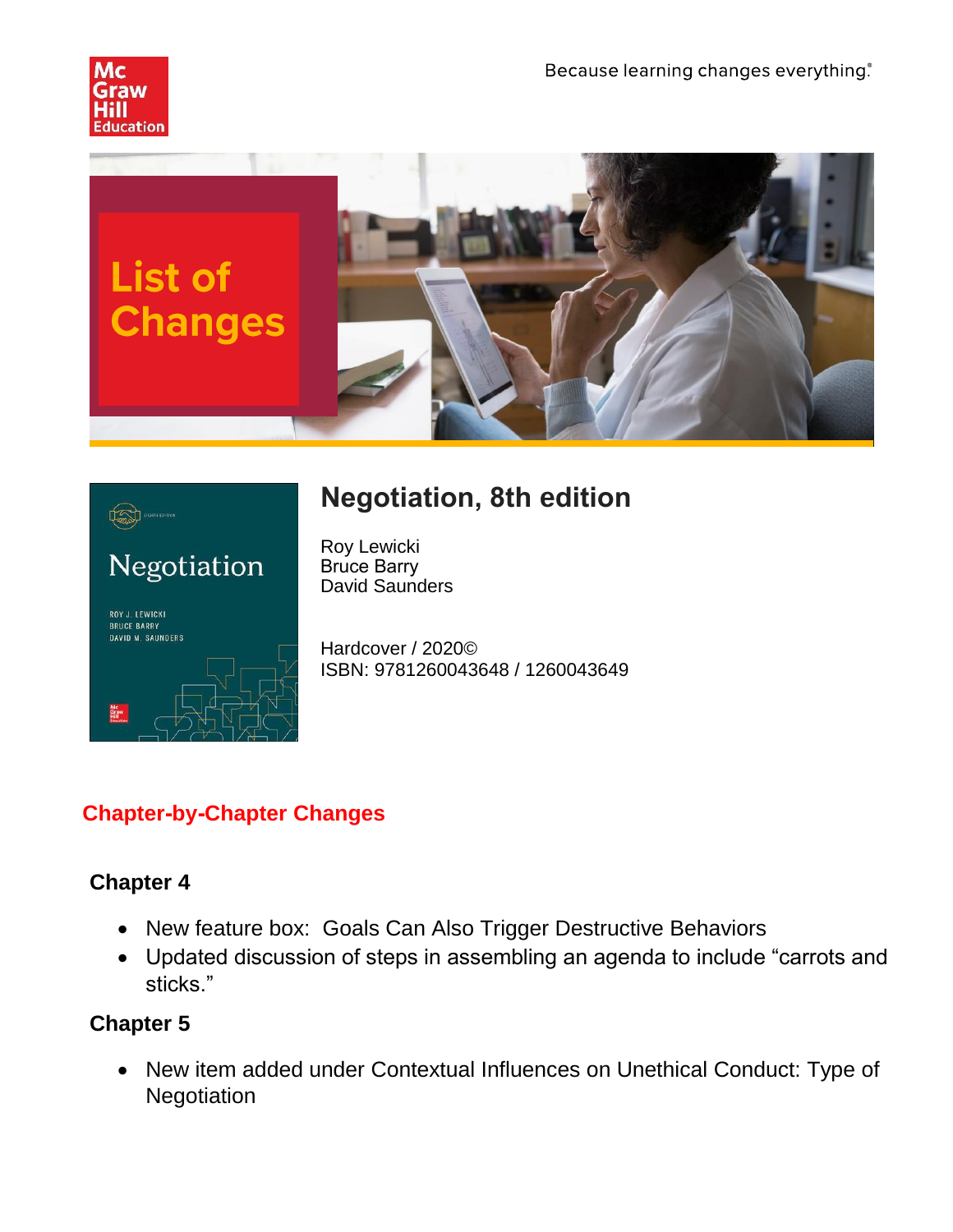### **Chapter 6**

• New references to: concept of "relational accounting" under Positive Emotions: study showing displays of anger reduced concessions by the other party, while expressions of sorrow increased concessions; and exploration of how negotiators can benefit from eliciting sympathy in their counterparts.

#### **Chapter 7**

• New discussion of how using virtual channels effectively is key for negotiators

#### **Chapter 8**

• New feature box: The Network Power of Facebook

#### **Chapter 10**

- New feature box: Building Trust at the Negotiation Table
- New section on Bilateral Trust and Negotiation
- New feature box: The Soccer Ball

#### **Chapter 11**

• New feature box: The Effect of Advice on Negotiations

#### **Chapter 13**

• New feature box: Rescuing a Multiparty Agreement in Trouble

#### **Chapter 14**

- Removed section on The Activated Stereotype
- New section: Do Gender Differences Really Exist?

#### **Chapter 15**

• Removed material on Superior Negotiators

#### **Chapter 16**

- New discussion of cultural differences and low-power negotiators
- Updated discussion of inter- and intra-cultural negotiation differences.

## **Chapter 17**

• New section on Duplicitous Negotiations